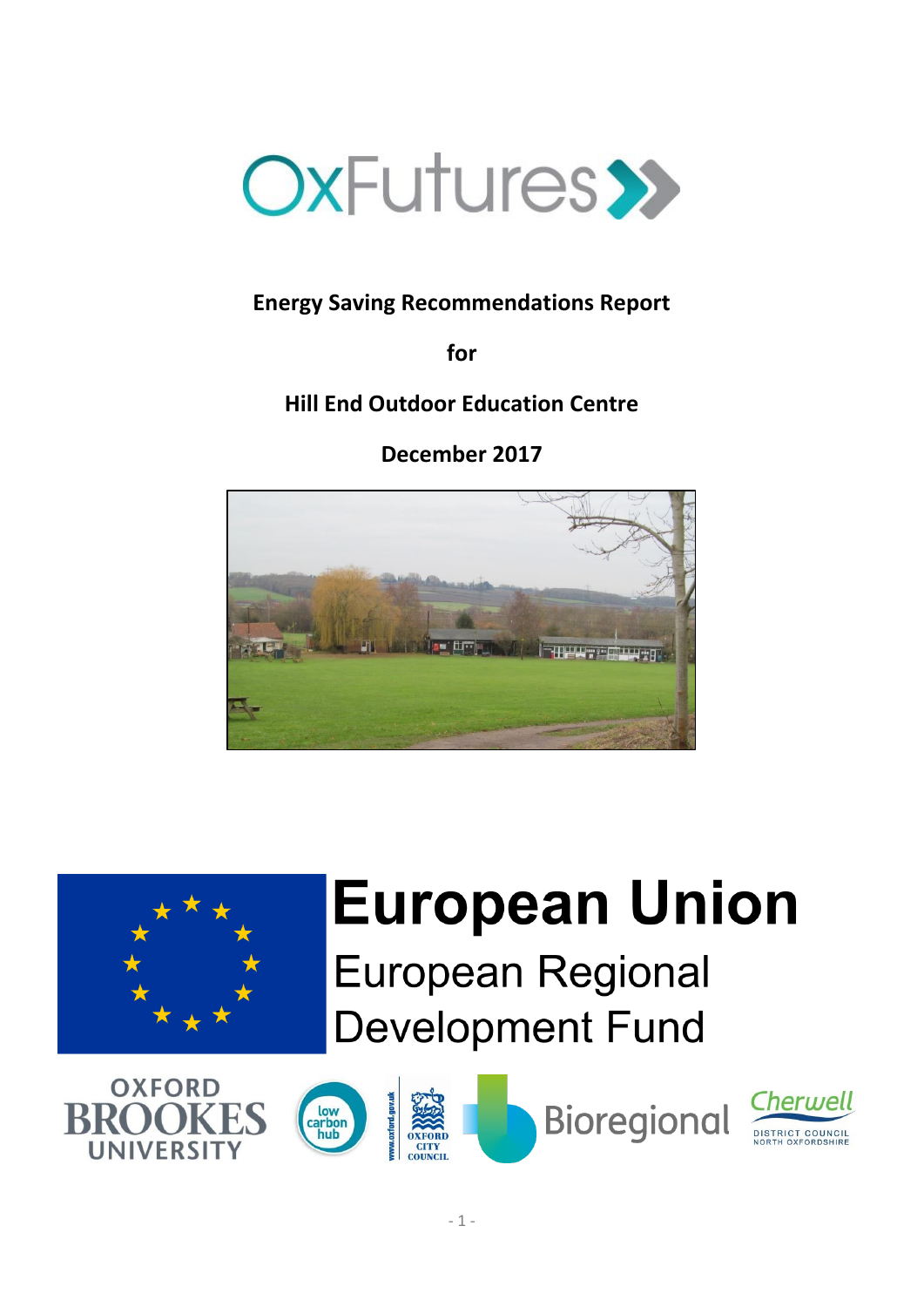# **ORGANISATION OVERVIEW**

#### **Report overview**

EiE carried out a site visit and interviewed key staff. All recommendations in this report are based on information and observations obtained during the site visit and information provided by David Millin. The report is set out in order of recommended priority based on factors discussed on site, ease of implementation, carbon impact and cost.

#### **Client details**

| <b>Organisation name</b> | Hill End Outdoor Education<br>Centre | Eynsham Road<br>Farmoor, Oxfordshire<br>OX2 9NJ |
|--------------------------|--------------------------------------|-------------------------------------------------|
| Contact name             | David Millin                         | david.millin@hill-end.org<br>01865 863 510      |
| Date of site visit       | 5th December 2017                    | Carried out by Moira Dorey                      |

#### **Energy savings recommendations - summary**

Below is a summary of the opportunities recommended. Costs & savings have been estimated using available information; an explanation is provided in detail for each opportunity. Estimations have been based on energy data provided by Oxfordshire County Council. Where savings estimations are not given further details/surveys would be required or strategic discussions on the future of the Hill End buildings.

| Opportunity                             | <b>Savings</b> | <b>Savings</b> | Cost           | <b>Initial</b> | <b>Carbon Impact</b>         |
|-----------------------------------------|----------------|----------------|----------------|----------------|------------------------------|
|                                         | (kWh / yr)     | (E / yr)       | (E)            | payback        | (tCO <sub>2</sub> e / yr)    |
| Replace fan convector heaters           | 12,000         | 181            |                |                | 2.21                         |
| Consider under floor heating            | 6,000          | 91             | 5,200          | 57.40          | 1.10                         |
| Match heating times to building         | 7,000          | 106            | 0              | 0.00           | 1.29                         |
| occupancy                               |                |                |                |                |                              |
| Improve hot water heating times         | 2,737          | 41             | $\overline{0}$ | 0.00           | 0.50                         |
| Add double or secondary glazing         |                |                |                |                | Not known                    |
| Add lining to curtains                  | $\Omega$       | 0              | 500            | 0.00           | 0.00                         |
| Install floor Insulation                | 3,576          | 54             | 800            | 14.82          | 0.66                         |
| Add internal wall insulation            |                |                |                |                | Not known                    |
| Upgrade lighting to LEDs                |                |                |                |                | Not known                    |
| Install absence detectors               | 2,770          | 316            | 1000           | 3.17           | 1.14                         |
| Take, submit and analyse meter readings | 0              | 0              | 0              | 0.00           | 0.00                         |
| Document energy management              | $\mathbf 0$    | 0              | $\mathbf 0$    | 0.00           | 0.00                         |
| procedures                              |                |                |                |                |                              |
| Consider adding solar PV panels         |                |                |                |                | Not known                    |
| <b>TOTAL</b>                            | 34,083         | £788/yr        | £7,500         |                | 6.90 tCO <sub>2</sub> e / yr |

#### **Site details**

Hill End Outdoor Education Centre consists of 24 buildings ranging from offices to training and event rooms, residential dormitories for overnight stays and shower blocks for the campsite. The site was originally opened as an outdoor education facility in the 1930s. The Centre became a charitable trust in 2017 having been run by Oxfordshire County Council since the 1970s. This change offers the opportunity to strategically review building use for the short and long term. Mains gas is available to part of the site therefore buildings are heated with gas where possible while some have electric heaters or no heating.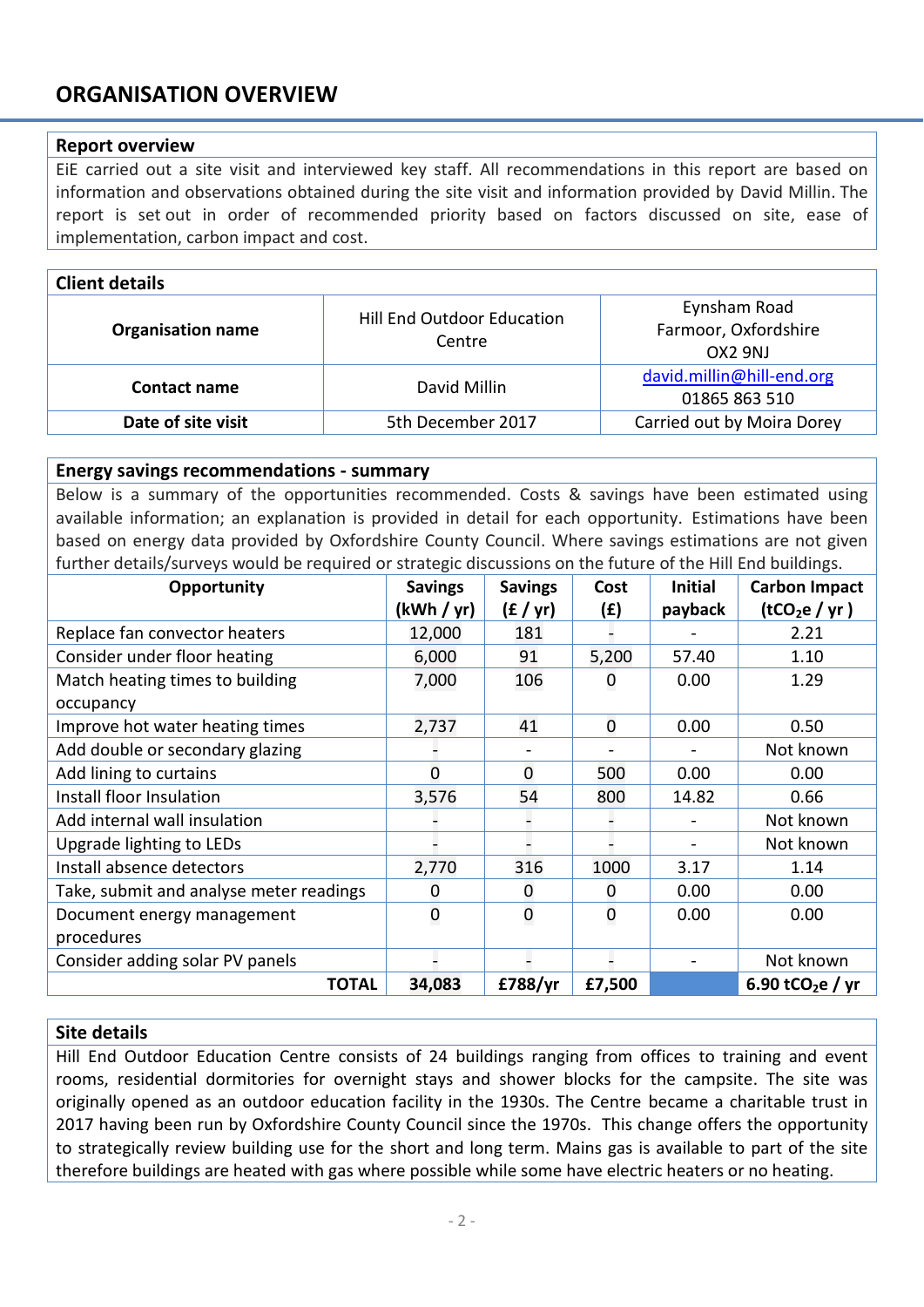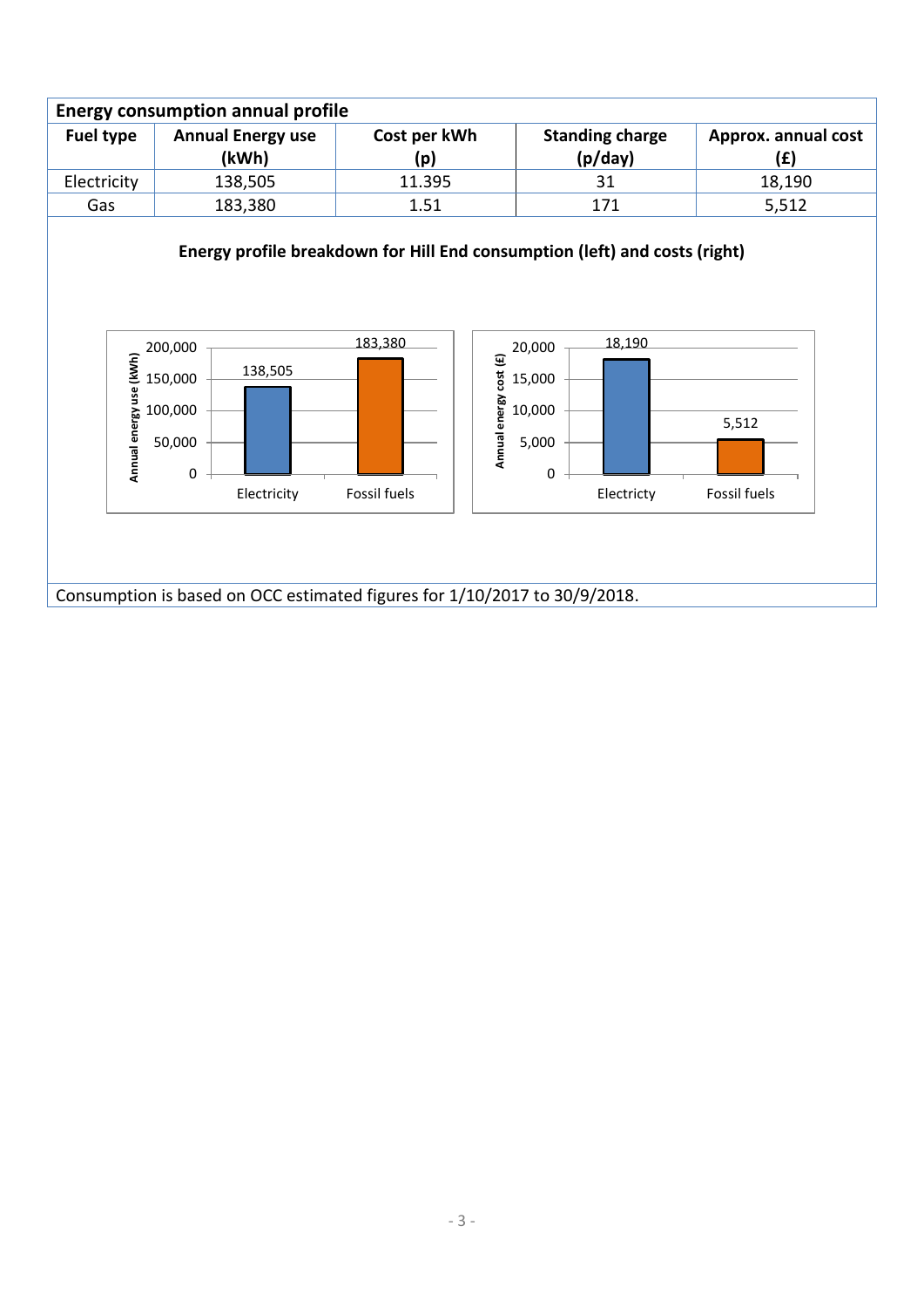| <b>Replace fan convector heaters</b>                                                                                                                                                                                                                                                                                                                                                      |                                                                                                                                                                                                                                                                                                                        |                    |  |
|-------------------------------------------------------------------------------------------------------------------------------------------------------------------------------------------------------------------------------------------------------------------------------------------------------------------------------------------------------------------------------------------|------------------------------------------------------------------------------------------------------------------------------------------------------------------------------------------------------------------------------------------------------------------------------------------------------------------------|--------------------|--|
| <b>Energy saving (kWh)</b>                                                                                                                                                                                                                                                                                                                                                                | Cost saving (£)                                                                                                                                                                                                                                                                                                        | Cost of action (£) |  |
| 12,000                                                                                                                                                                                                                                                                                                                                                                                    | 181                                                                                                                                                                                                                                                                                                                    |                    |  |
| This recommendation relates to the following buildings:<br><b>GREEN DRAGON</b><br><b>BLUE DRAGON</b><br><b>THE BARN</b><br>THE COOK HOUSE                                                                                                                                                                                                                                                 |                                                                                                                                                                                                                                                                                                                        |                    |  |
| the Cook House.                                                                                                                                                                                                                                                                                                                                                                           | The current fan convector heaters are Kestrel Temcana 26 and Kestrel Temcana 55 gas powered flued<br>fanned convector heaters and were probably installed over the last 20 years with a recent replacement in                                                                                                          |                    |  |
|                                                                                                                                                                                                                                                                                                                                                                                           | The fan convectors are still in working order, and regularly serviced by a heating engineer however in some<br>areas, particulalry Green Dragon and Blue Dragon, which are used for training events. The noise of these<br>heaters is disruptive to the point of requiring them to be turned off during some sessions. |                    |  |
| Fan convector heaters will provide an instant heat and are widely used for heating up large rooms quickly<br>and efficiently. However, consider replacing older fan heaters in these buildings with more modern fan<br>convector heaters with reduced fan level or replace with a different form of heating (see next<br>recommendation).                                                 |                                                                                                                                                                                                                                                                                                                        |                    |  |
| Your current fan heaters could be replaced by similar, quieter heaters from the same manufacturer. It may<br>also be that the current heaters simply need servicing. An offer of a free on-site assessment of the units<br>has been made by Martin Emmerson, Managing Director, of Vulcana Gas Appliances Ltd Email:<br>mail@vulcanagas.co.uk. (I will supply further details by e-mail). |                                                                                                                                                                                                                                                                                                                        |                    |  |
| Alternatively, particularly in Blue Dragon where you have a gas boiler for the kitchen, you could consider<br>running hot water pipes to a heating system in the hall for a fan convector. Examples are here:<br>http://www.copperad.co.uk/fanconvectors.php<br>https://www.biddle-air.co.uk/en/products/heating-and-ventilation                                                          |                                                                                                                                                                                                                                                                                                                        |                    |  |
| When considering the noise levels of heaters the following table may be useful for reference:<br>Recommended Noise Rating (NR) are as follows:<br>http://www.engineeringtoolbox.com/nr-noise-rating-d 60.html                                                                                                                                                                             |                                                                                                                                                                                                                                                                                                                        |                    |  |
| <b>Noise rating curve</b>                                                                                                                                                                                                                                                                                                                                                                 | <b>Application</b>                                                                                                                                                                                                                                                                                                     |                    |  |
| NR 25                                                                                                                                                                                                                                                                                                                                                                                     | Concert halls, broadcasting and recording studios, churches                                                                                                                                                                                                                                                            |                    |  |
| NR 30                                                                                                                                                                                                                                                                                                                                                                                     | Private dwellings, hospitals, theatres, cinemas, conference rooms                                                                                                                                                                                                                                                      |                    |  |
| Libraries, museums, court rooms, schools, hospitals operating theaters and wards,<br>NR 35<br>flats, hotels, executive offices                                                                                                                                                                                                                                                            |                                                                                                                                                                                                                                                                                                                        |                    |  |
| NR 40<br>Halls, corridors, cloakrooms, restaurants, night clubs, offices, shops                                                                                                                                                                                                                                                                                                           |                                                                                                                                                                                                                                                                                                                        |                    |  |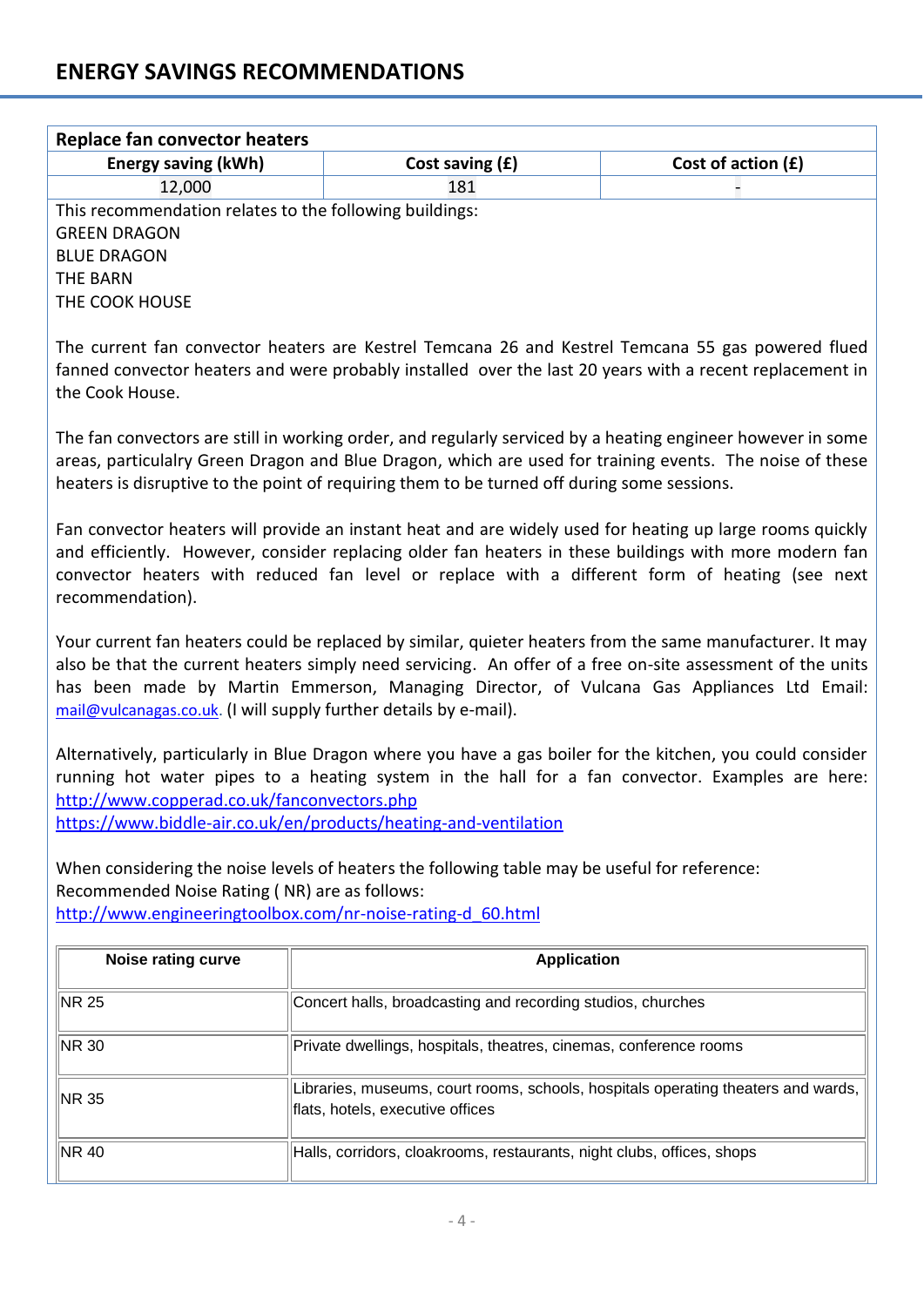| $\parallel$ NR 45 | Department stores, supermarkets, canteens, general offices |
|-------------------|------------------------------------------------------------|
| $\parallel$ NR 50 | Typing pools, offices with business machines               |
| NR 60             | Light engineering works                                    |
| ∥NR 70            | Foundries, heavy engineering works                         |

When installing the new heater ensure the following:

1) The heater is fully guaranteed with a service agreement in place (preferably included in the cost) for a number of years.

2) A training session is also included on how to operate the system for optimal energy efficiency.

3) Simple operating instructions are provided by the installer and are attached to the heater for reference.

4) Heating controls are upgraded as required. If user-managed controls are selected do not over complicate them or give the users too many choices unnecessarily.

#### **Actions**

- Contact Vulcana for a free-of-charge assessment of heaters.
- If noise levels are not resolved contact Biddle or Copperad to request a site visit to discuss options for their potentially quieter heaters.
- We recommend obtaining quotes from at least three qualified heating suppliers to help ensure the best value.
- Before selecting a heating system discuss with heating companies the options for remote programming of heaters from the office.

#### **Cost and savings calculations**

Cost savings are estimated at 20% reduction in gas in Blue Dragon that is the most likely site for heater replacement for similar style heaters. New fan convector heaters cost between £1000 and £1500 per heater depending on size, plus installation however the number of heaters to be replaced will depend on the recommended research and which systems are selected.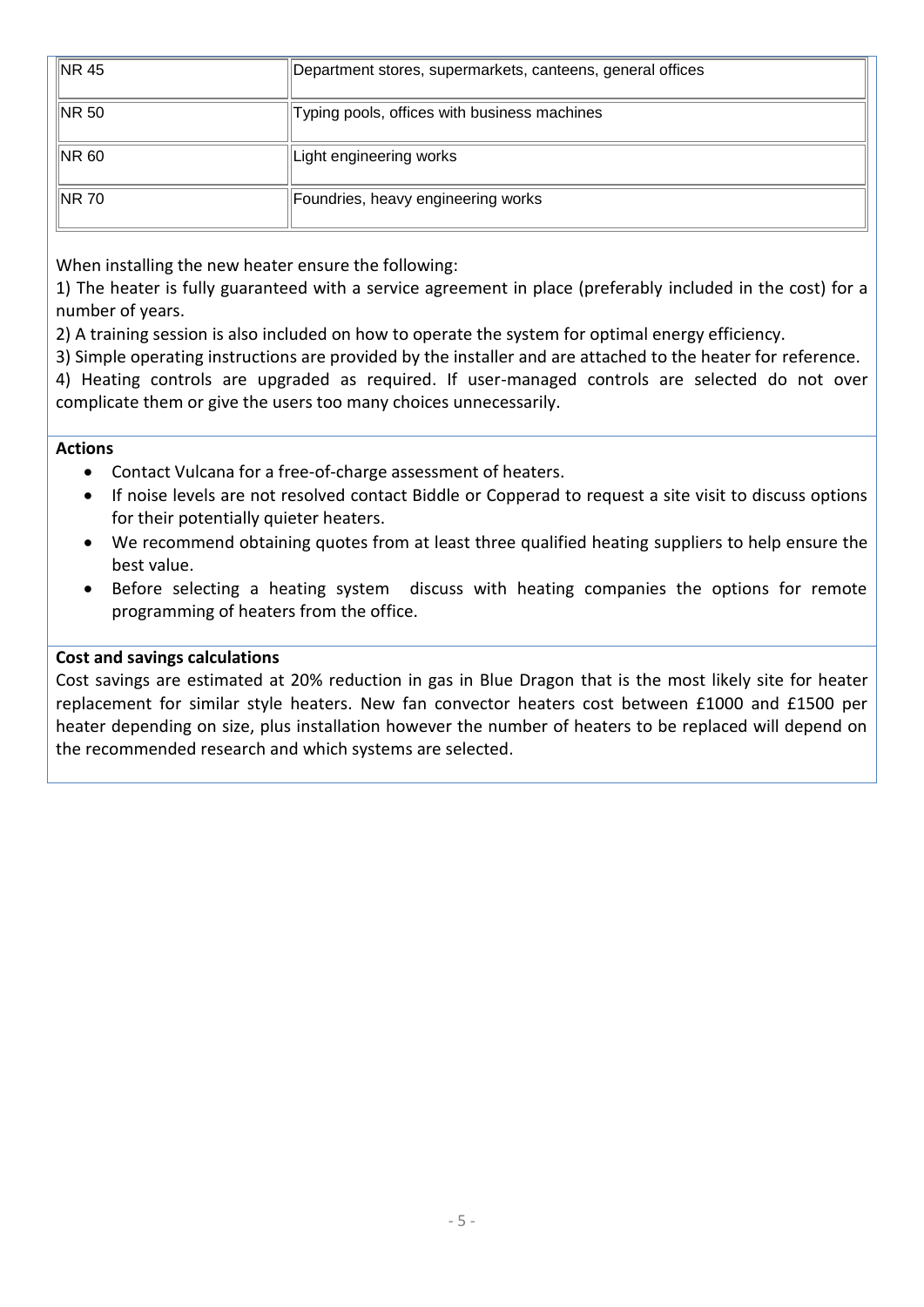| <b>Consider under floor heating</b>                     |                   |                      |  |
|---------------------------------------------------------|-------------------|----------------------|--|
| Energy saving (kWh)                                     | Cost saving $(f)$ | Cost of action $(f)$ |  |
| 6,000                                                   |                   | 5,200                |  |
| This recommendation relates to the following buildings. |                   |                      |  |

This recommendation relates to the following buildings: GREEN DRAGON

Flooring is to be replaced providing an opportunity to install under floor heating in this building. An under floor heating system is particularly suitable for well-insulated buildings as it provides low temperature heat that slowly warms up the building. Green Dragon has thick stone walls that will take several hours to heat up, therefore underfloor heating that is on regularly for several hours each day will warm these cold walls. As under-floor heating operates at lower temperatures than standard radiators, it is most suited to buildings that are in regular use for several hours a day. Green Dragon is currently used daily for teacher training, so this would be an appropriate system.

An under floor heating system means that no interior wall space will be lost to radiators and it will provide whole room warmth at lower cost. It will also aleviate the noise problem from the current fan heaters.

For further information and prices see:

[http://www.theunderfloorheatingstore.com](http://www.theunderfloorheatingstore.com/)

[http://www.warmup.co.uk](http://www.warmup.co.uk/)

<https://www.uswitch.com/gas-electricity/guides/underfloor-heating/>

<http://centralunderfloorheating.com/water-underfloor-heating/underfloor-heating-cost.html>

It may be necessary to supplement under floor heating with a mobile radiator or heaters during very cold weather, particularly if heat is lost rapidly from your building through an open door.

#### **Actions**

- We recommend making use of the gas supply to install a water-based under floor heating system that uses a boiler to heat water that circulates in pipes under the floor.
- Under floor heating works best with tile, stone or wooden floors.
- Obtain quotes from at least three specialised and qualified contractors. Also, ensure there are satisfactory guarantees on the performance and maintenance of the system.

#### **Cost and savings calculations**

Cost based on a floor space of 100 sq metres at £100 per square metre for the first 20 square metres and £40 per square metre for every additional square metre. Savings are based on a 10% saving on an assumed 60,000kWh annual use for Green Dragon. The main advantage to changing heating system is increased comfort and reduced noise.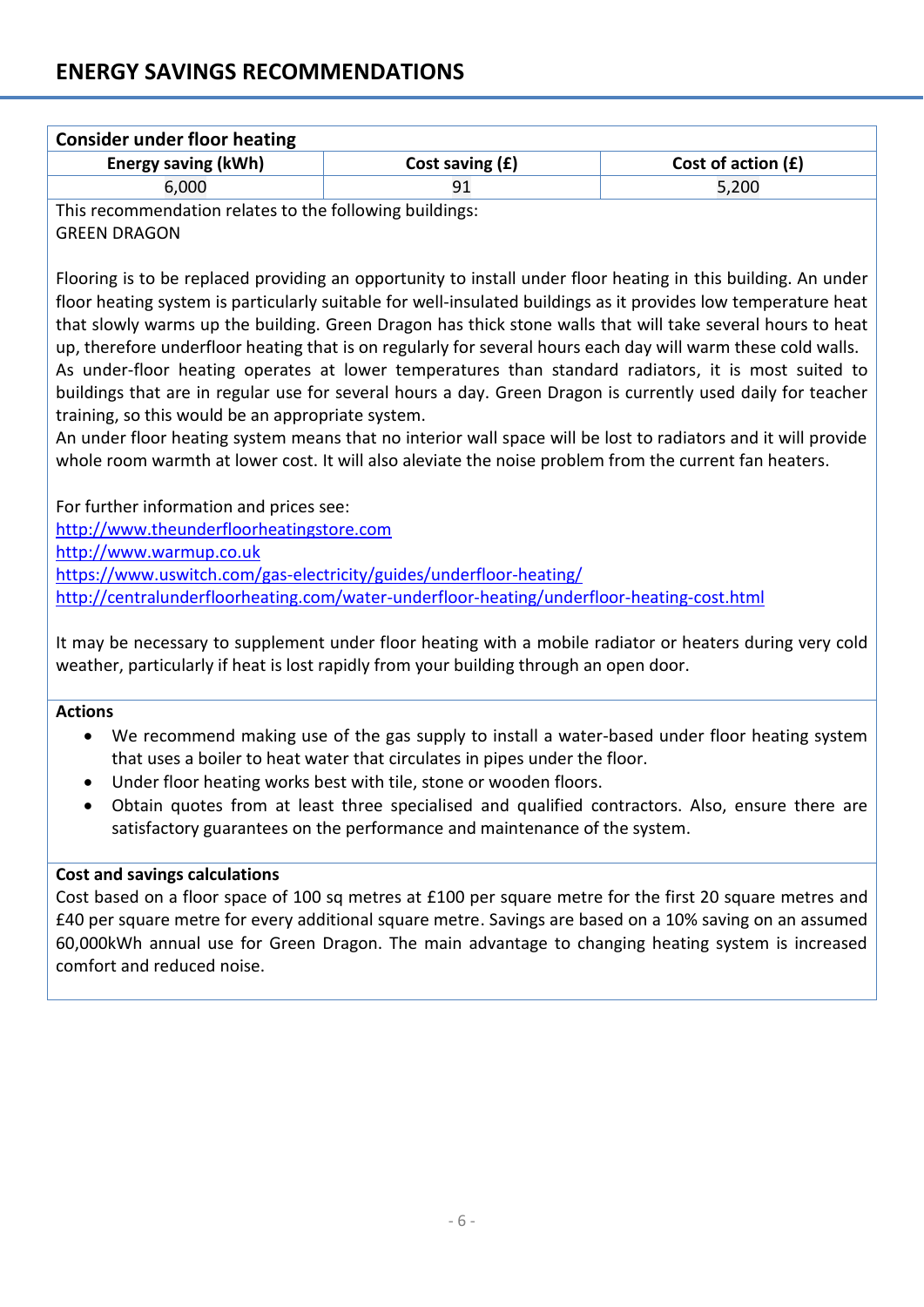| <b>Energy saving (kWh)</b>                 | Cost saving $(f)$                                                                                                                                                                                                                                                                    | Cost of action $(f)$ |
|--------------------------------------------|--------------------------------------------------------------------------------------------------------------------------------------------------------------------------------------------------------------------------------------------------------------------------------------|----------------------|
| 7,000                                      | 106                                                                                                                                                                                                                                                                                  |                      |
| $\ddot{\mathbf{C}}$ <sup>3</sup><br>CARLOS | This recommendation relates to the following buildings:<br><b>NORTH DORM</b>                                                                                                                                                                                                         |                      |
| <b>EXTRA HOUR</b><br>OVERFIL               | The heating across the site is controlled by a member of staff turning<br>the heating on and off to match usage, or users turning on heating<br>when they arrive on site. During the visit heating was found to be<br>switched on in North Dorm when the building was not in use. If |                      |

Re-programming the heating in North Dorm to match the heating times to occupancy will reduce energy usage and costs.

If controls systems are tampered with by volunteers when working in this building consider explaining the 'Extra Hour' boost button to volunteers that will overide the boiler settings in North Dorm to allow heating for one hour only. This will avoid the problem of heating being left on. A short video can be viewed here: <https://www.youtube.com/watch?v=K179oneX1DY>

## **Actions**

- Programme your heating to reflect building use.
- Programme the heating to switch on a maximum of one hour before the users arrive and to switch off 15 to 30 minutes before they leave. This will allow the area to be heated sufficiently for the duration of the use.
- If tampering with controls is a problem, encourage use of the 'Extra Hour' button.

#### **Cost and savings calculations**

There is no cost to this action. Heating for North Dorm is thought to be approximately 14,000kWh /year. Savings are based on heating being off 50% of the time due to more accurate heating times.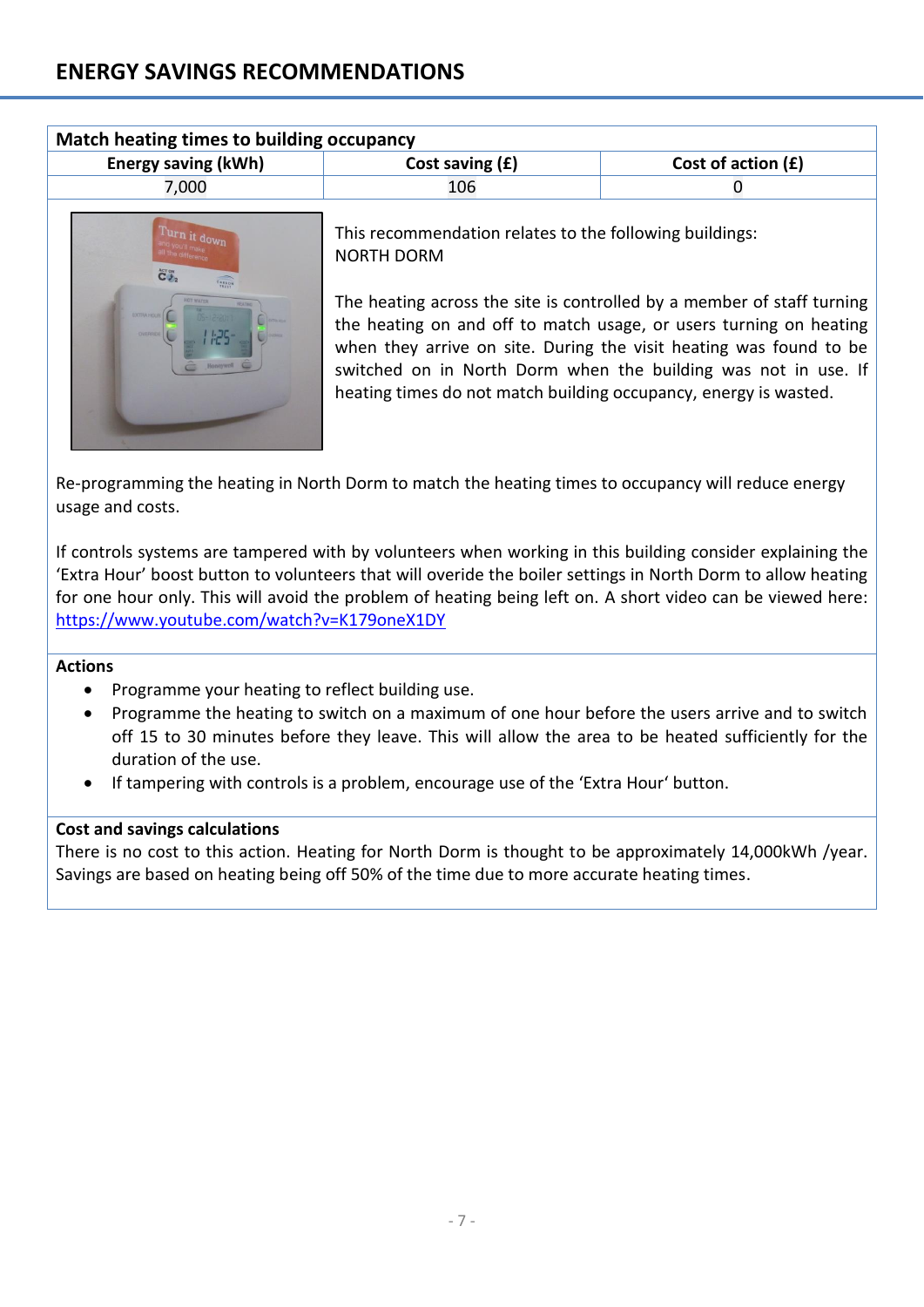| Improve hot water heating times |                   |                      |  |
|---------------------------------|-------------------|----------------------|--|
| <b>Energy saving (kWh)</b>      | Cost saving $(f)$ | Cost of action $(f)$ |  |
| 2,737                           |                   |                      |  |

This recommendation relates to the following buildings: NORTH DORM MIDDLE DORM

The hot water tanks appears to be switched on at all times in these two buildings. Particularly in winter, users are only occupying these buildings occasionally.

Hot water tanks constantly lose heat and require energy to remain at temperature. If hot water heating



times better match building occupancy, energy can be saved. Matching times to occupancy will reduce wasted energy usage and costs.

In order to reduce the risk from Legionella bacteria, where a hot water tank is turned off for a period of time, it will need to be turned on in advance of use to bring the whole tank up to 60°C for 5 minutes. As you already employ a maintenance company to visit regularly to run the pipes and showers to prevent legionella they should be able to accommodate this recommendation. If necessary the tanks can be programmed to heat to 60°C once a week out of season to address the risk of Legionella.

#### **Actions**

- Re-programme your hot water heating times to reflect building use.
- Programme the hot water to switch on a maximum of one hour before the users arrive and to switch off 15 to 30 minutes before they leave. This will allow for hot water to be available for the duration of the use of the buildings.

## **Savings calculations**

There is no cost to this action. Savings are based on turning off these hot water heaters 50% of the time.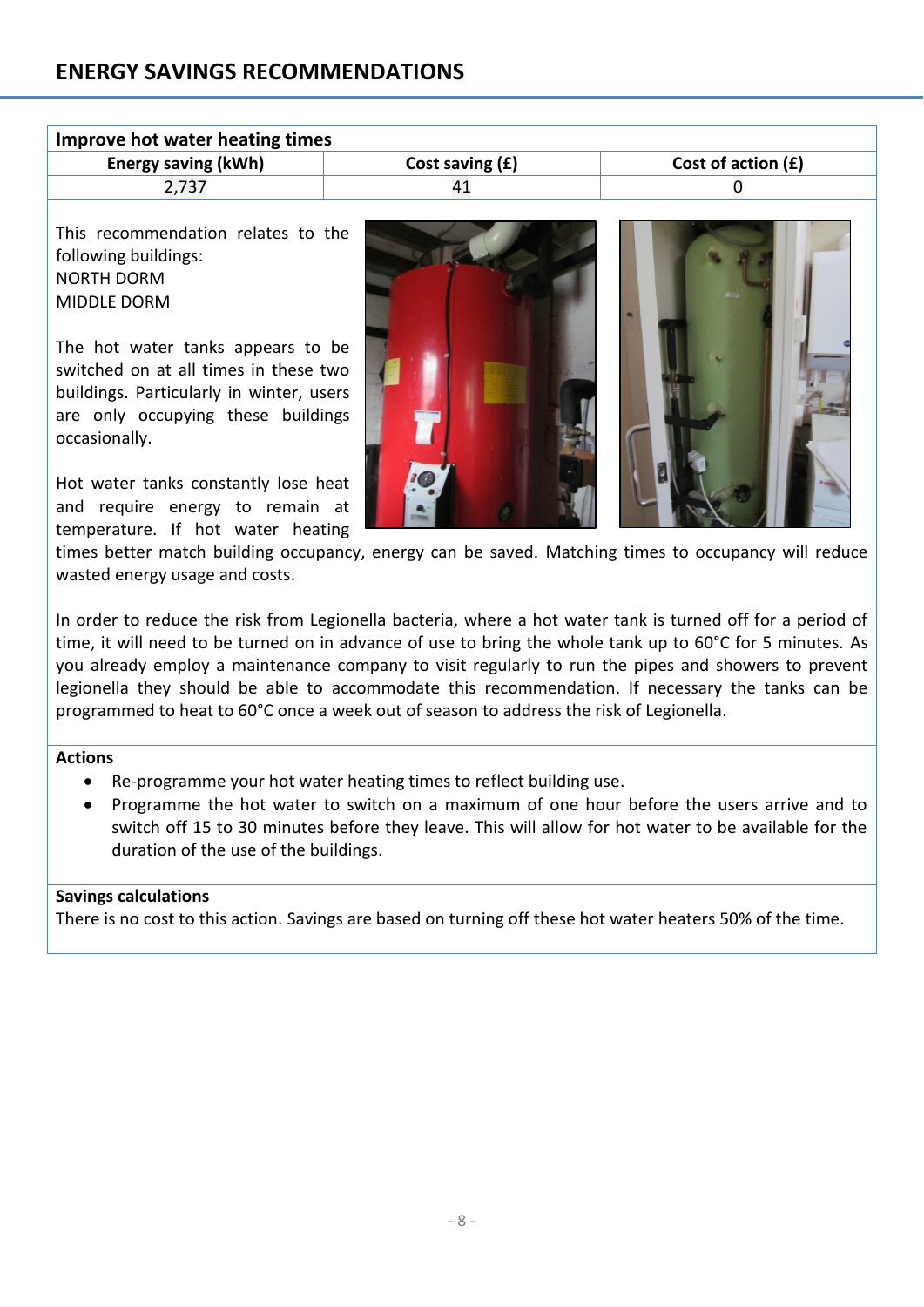| Add double or secondary glazing                                                                                                                                                                                                                                                                                                                                                                                                                                                                                                                                             |                                                                                                                                                                                     |                                                                                                                                                                                                                                                                                                                                 |
|-----------------------------------------------------------------------------------------------------------------------------------------------------------------------------------------------------------------------------------------------------------------------------------------------------------------------------------------------------------------------------------------------------------------------------------------------------------------------------------------------------------------------------------------------------------------------------|-------------------------------------------------------------------------------------------------------------------------------------------------------------------------------------|---------------------------------------------------------------------------------------------------------------------------------------------------------------------------------------------------------------------------------------------------------------------------------------------------------------------------------|
| <b>Energy saving (kWh)</b>                                                                                                                                                                                                                                                                                                                                                                                                                                                                                                                                                  | Cost saving (£)                                                                                                                                                                     | Cost of action $(f)$                                                                                                                                                                                                                                                                                                            |
|                                                                                                                                                                                                                                                                                                                                                                                                                                                                                                                                                                             |                                                                                                                                                                                     |                                                                                                                                                                                                                                                                                                                                 |
| This recommendation relates to the following buildings:<br><b>MIDDLE DORM</b><br><b>HIGH DORM</b><br><b>THE BARN</b><br><b>ROBINSON</b><br><b>NORTH DORM</b><br>THE BUNGALOW<br>THE FARMHOUSE                                                                                                                                                                                                                                                                                                                                                                               |                                                                                                                                                                                     |                                                                                                                                                                                                                                                                                                                                 |
|                                                                                                                                                                                                                                                                                                                                                                                                                                                                                                                                                                             | glazing also reduces heat loss and draughts and is about half the cost of double glazing.                                                                                           | The windows in these buildings are single glazed. Double glazing will improve the insulation in the building<br>and reduce energy used for heating as well as helping maintain the indoor temperature longer. Secondary                                                                                                         |
|                                                                                                                                                                                                                                                                                                                                                                                                                                                                                                                                                                             | or secondary glazing should be considered as a package of insulation measures for this building.                                                                                    | Middle Dorm is likely to be the first building to be used throughout winter for residential purposes. Double                                                                                                                                                                                                                    |
| High Dorm is currently not heated and Robinson is barely heated with the other buildings named having<br>limited use in winter at the moment. However development plans for Hill End include encouraging further<br>residential use during the colder seasons when heating is likely to be switched on. Installation of double<br>glazing or even secondary glazing will be disruptive and costly for buildings that are rarely used in winter<br>therefore this recommendation should only be pursued for buildings that will be well heated and used in<br>colder months. |                                                                                                                                                                                     |                                                                                                                                                                                                                                                                                                                                 |
| Additionally, Robinson and North Dorm are wooden buildings with a limited life span. Ensure that any<br>double glazed units installed in these buildings will pay back before the end of the life of the building or can<br>be re-used in replacement buildings.                                                                                                                                                                                                                                                                                                            |                                                                                                                                                                                     |                                                                                                                                                                                                                                                                                                                                 |
| Plans include using The Barn for more functions in winter months. Its windows are large, however<br>secondary glazing could make a significant difference to heat loss and comfort. This measure should only<br>be considered as an element of refurbishment plans for The Barn which may include increasing heating<br>and re-flooring.                                                                                                                                                                                                                                    |                                                                                                                                                                                     |                                                                                                                                                                                                                                                                                                                                 |
| The bungalow and the farmhouse are on-site residential properties occupied throughout the year. They<br>both have single glazing which is in need of repair. Double or secondary glazing will reduce heat loss and<br>improve comfort.                                                                                                                                                                                                                                                                                                                                      |                                                                                                                                                                                     |                                                                                                                                                                                                                                                                                                                                 |
| <b>Actions</b>                                                                                                                                                                                                                                                                                                                                                                                                                                                                                                                                                              | Obtain at least three quotes from qualified double glazing contractors before proceeding.<br>If double glazing is not permitted or too costly, obtain quotes for secondary glazing. |                                                                                                                                                                                                                                                                                                                                 |
| <b>Cost and savings calculations</b>                                                                                                                                                                                                                                                                                                                                                                                                                                                                                                                                        | Costs for PVC secondary glazing range from approximately £80 to £120/m2.                                                                                                            | Cost and savings are not included in this recommendation due to the uncertainly of use and longevity of<br>the buildings under consideration. Costs for window replacement will vary considerably depending on the<br>type of unit you choose. Costs for PVC double glazing begin at an estimated at £250/m2 (x 16 m2 = £3200). |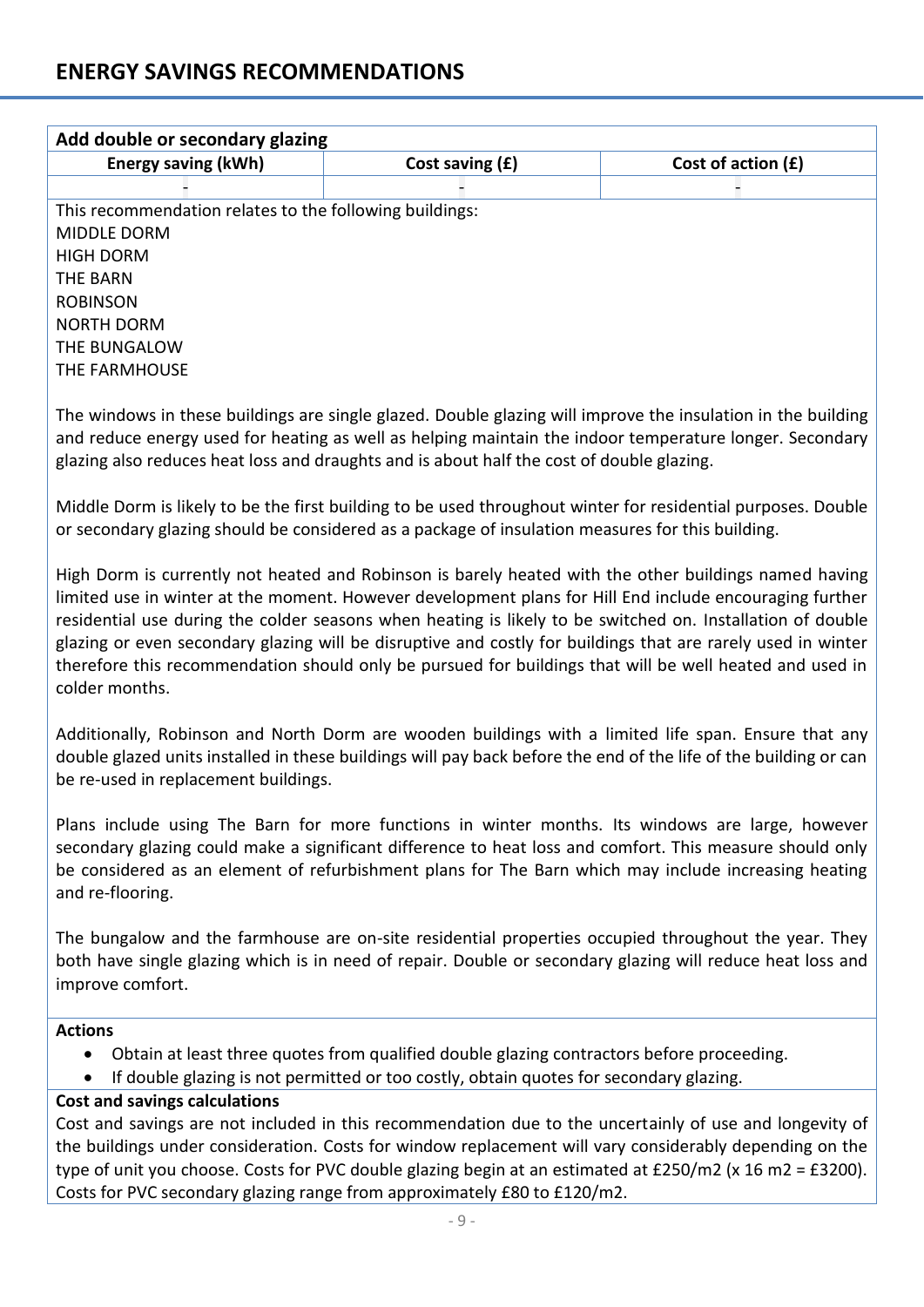| <b>Add lining to curtains</b>                                                                                                                     |                                                                                      |                                                                                                                                                                                                                      |  |  |
|---------------------------------------------------------------------------------------------------------------------------------------------------|--------------------------------------------------------------------------------------|----------------------------------------------------------------------------------------------------------------------------------------------------------------------------------------------------------------------|--|--|
| <b>Energy saving (kWh)</b>                                                                                                                        | Cost saving (£)                                                                      | Cost of action (£)                                                                                                                                                                                                   |  |  |
|                                                                                                                                                   |                                                                                      | 500                                                                                                                                                                                                                  |  |  |
| This recommendation relates to the following buildings:                                                                                           |                                                                                      |                                                                                                                                                                                                                      |  |  |
| <b>MIDDLE DORM</b>                                                                                                                                |                                                                                      |                                                                                                                                                                                                                      |  |  |
| <b>HIGH DORM</b>                                                                                                                                  |                                                                                      |                                                                                                                                                                                                                      |  |  |
| <b>THE BARN</b>                                                                                                                                   |                                                                                      |                                                                                                                                                                                                                      |  |  |
| <b>ROBINSON</b>                                                                                                                                   |                                                                                      |                                                                                                                                                                                                                      |  |  |
| <b>NORTH DORM</b>                                                                                                                                 |                                                                                      |                                                                                                                                                                                                                      |  |  |
| measure before a decision is made on whether to install double/secondary glazing.                                                                 |                                                                                      | As discussed in the previous recommendation, this measure is relevant for buildings that are going to be<br>used extensively during the months when the heating is likely to be switched on. It is a helpful interim |  |  |
| <b>Actions</b>                                                                                                                                    |                                                                                      |                                                                                                                                                                                                                      |  |  |
| $\bullet$                                                                                                                                         | Curtain lining can be ordered to measure and installed by staff.                     |                                                                                                                                                                                                                      |  |  |
| $\bullet$<br>$\bullet$                                                                                                                            | You may have volunteers who would be happy to line curtains if materials are funded. |                                                                                                                                                                                                                      |  |  |
| Encourage building users to close curtains overnight or when they feel cold. This could be promoted<br>with signage, emails, or verbal reminders. |                                                                                      |                                                                                                                                                                                                                      |  |  |
|                                                                                                                                                   |                                                                                      |                                                                                                                                                                                                                      |  |  |
| <b>Cost and savings calculations</b>                                                                                                              |                                                                                      |                                                                                                                                                                                                                      |  |  |
|                                                                                                                                                   |                                                                                      | The cost for curtain lining material would start at about £20 per window. Costs are estimated at £500 as                                                                                                             |  |  |
|                                                                                                                                                   |                                                                                      | indicative of the cost of lining curtains for a number of buildings. Savings are dependant on the buildings to                                                                                                       |  |  |
| have curtains and how they are used.                                                                                                              |                                                                                      |                                                                                                                                                                                                                      |  |  |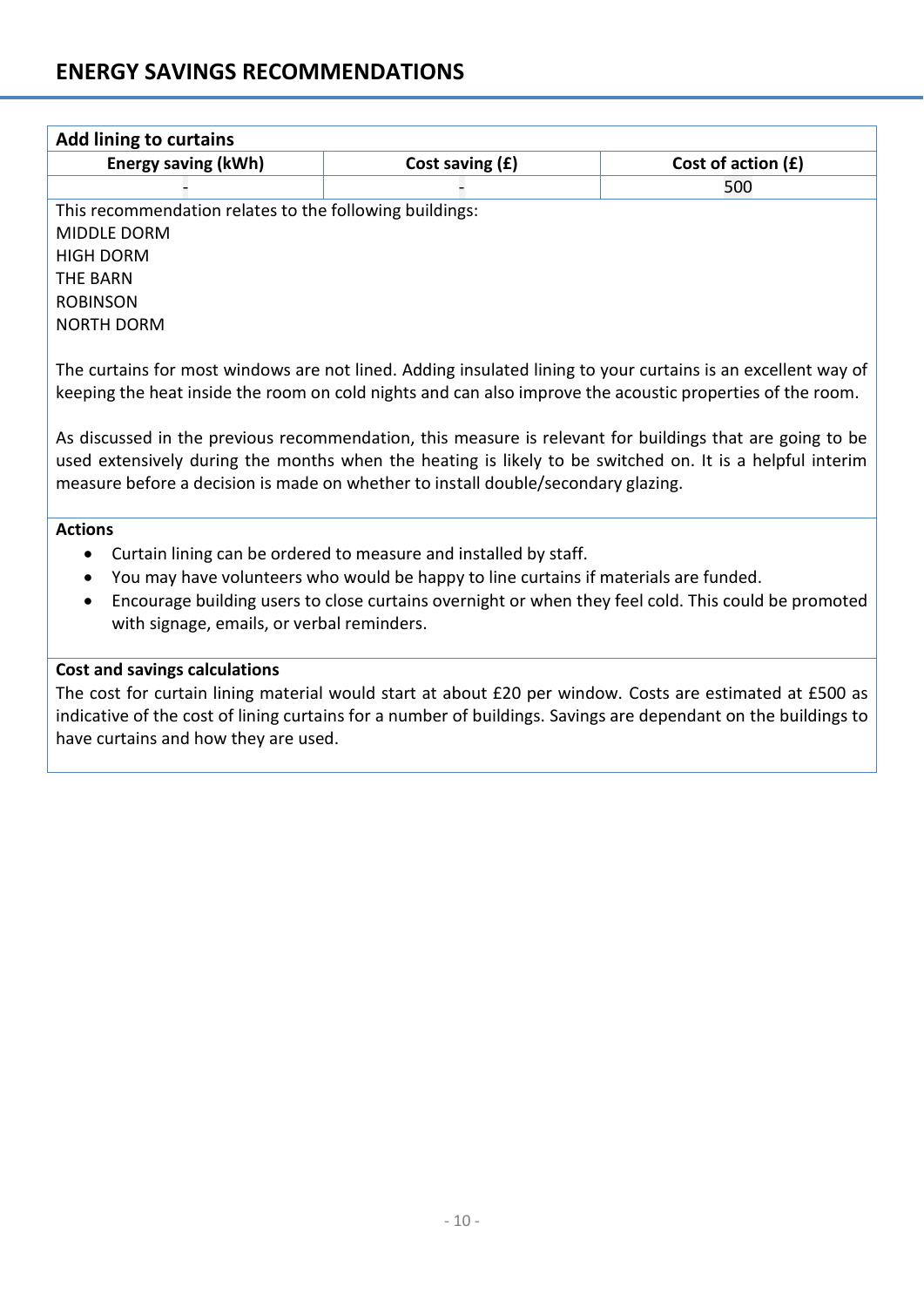| Install floor Insulation                                |                   |                      |  |  |
|---------------------------------------------------------|-------------------|----------------------|--|--|
| <b>Energy saving (kWh)</b>                              | Cost saving $(f)$ | Cost of action $(f)$ |  |  |
| 3,576                                                   |                   | 800                  |  |  |
| This recommendation relates to the following buildings: |                   |                      |  |  |
| <b>GREEN DRAGON</b>                                     |                   |                      |  |  |

MIDDLE DORM

Middle Dorm floor

The floor in Green Dragon is due to be replaced shortly. Insulation should be added below the floor during refurbishment. If more than 50% of the floor is being replaced this will be a requirement of Building

Regultaions.



The following guidance, provided in the Building Regulations for refurbishment of an existing building, is worth noting:

Reasonable provision would be to upgrade a floor whose u-value is worse than the threshold value of 0.70w/m2K to achieve an improved u-value of 0.25w/m2K provided that this is technically, functionally and economically feasible. A reasonable test of economic feasibility is to achieve a simple payback of 15 years or less. Where the recommended standard is not technically, functionally or economically feasible, e.g. where meeting such a standard would create significant problems in relation to adjoining floor levels, we recommend the floor be upgraded to the best possible standard that would generally not be less than 0.7w/m2K. (paraphrased from P18-20 of the Guidance).

[http://www.planningportal.gov.uk/uploads/br/BR\\_PDF\\_AD\\_L1B\\_2015.pdf.](http://www.planningportal.gov.uk/uploads/br/BR_PDF_AD_L1B_2015.pdf)

#### **Actions**

- Obtain 3 quotes from qualified contrators for insulating beneath the floor in Green Dragon and also in Middle Dorm if use is expected to increase in colder months.
- Insulation is rated in u-values that is a measure of heat loss through a structural element of a building; the lower the u-value the better the insulation. In England or Wales we recommend the floor achieves a U-value of 0.22 W/m2K or less, if possible. To achieve this standard, you will normally need at least 70mm of high-performance foam insulation, or 150mm of mineral wool, but this will vary depending on floor type, shape and size. Ask flooring contractors to quote the u-values that will be achieved.

#### **Cost and savings calculations**

Costs are based on mineral wool slab insulation for Green Dragon at approximately £8/m2 with labour included as part of the refurbishment of the floor. Savings are based on Energy Saving Trust estimates. Cost and savings calculations have not been included for Middle Dorm as the time of insulation to be used is not known.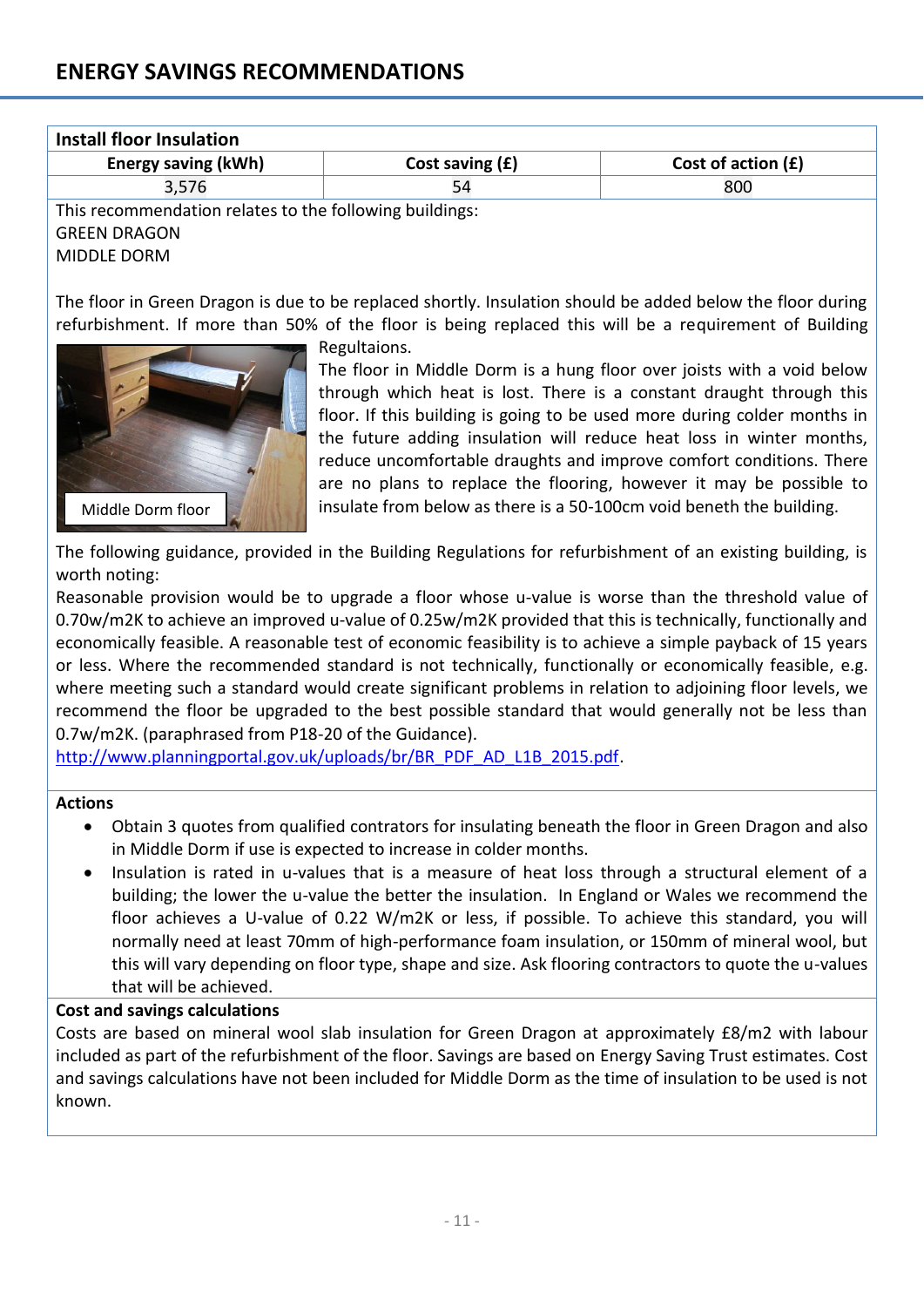| <b>Add internal wall insulation</b>                                                                                                                                                                                                                                                                                                                                                                                                                                                                                                                                                                                                           |                 |                    |
|-----------------------------------------------------------------------------------------------------------------------------------------------------------------------------------------------------------------------------------------------------------------------------------------------------------------------------------------------------------------------------------------------------------------------------------------------------------------------------------------------------------------------------------------------------------------------------------------------------------------------------------------------|-----------------|--------------------|
| <b>Energy saving (kWh)</b>                                                                                                                                                                                                                                                                                                                                                                                                                                                                                                                                                                                                                    | Cost saving (£) | Cost of action (£) |
|                                                                                                                                                                                                                                                                                                                                                                                                                                                                                                                                                                                                                                               |                 |                    |
| This recommendation relates to the following buildings:                                                                                                                                                                                                                                                                                                                                                                                                                                                                                                                                                                                       |                 |                    |
| <b>MIDDLE DORM</b>                                                                                                                                                                                                                                                                                                                                                                                                                                                                                                                                                                                                                            |                 |                    |
| <b>HIGH DORM</b>                                                                                                                                                                                                                                                                                                                                                                                                                                                                                                                                                                                                                              |                 |                    |
| <b>NORTH DORM</b>                                                                                                                                                                                                                                                                                                                                                                                                                                                                                                                                                                                                                             |                 |                    |
| <b>ROBINSON</b>                                                                                                                                                                                                                                                                                                                                                                                                                                                                                                                                                                                                                               |                 |                    |
| 35% of heat may be lost through poorly insulated walls. Increasing insulation will minimize heat losses in<br>winter, reduce heat gains in summer, improve comfort levels for users, and reduce annual energy bills by<br>reducing heating requirements.                                                                                                                                                                                                                                                                                                                                                                                      |                 |                    |
| You have at least 4 residential buildings that have walls built of a wooden frame with interior timber walls<br>and timber weatherboarding on the outside. Middle and High Dorms has weatherboarding with traditional<br>waney edges. There is no insulation between the interior and exterior walls therefore heat from these<br>buildings is rapidly lost through these walls.                                                                                                                                                                                                                                                              |                 |                    |
| Insulating the walls of these buildings may be carried out internally or externally however reinstatement of<br>the external boards if they were removed may prove very difficult. Internal Wall Insulation is suitable when<br>rooms are spacious enough to afford some loss of area, or when owners do not wish to alter the outside of<br>the building.                                                                                                                                                                                                                                                                                    |                 |                    |
| Prior to taking action on internal wall insulation for Middle Dorm and High Dorm a strategic decision is<br>required on promotion of these buildings for use in cooler months. If the buildings are going to be regularly<br>used when heating is required then internal insulation should be considered. Similarly a strategic decision<br>needs to be made on the longevity and future of North Dorm and Robinson that were originally built as<br>temporary buildings. Internal wall insulation will not pay back for several years therefore if there is a plan<br>to replace these buildings internal wall insulated is not recommended. |                 |                    |

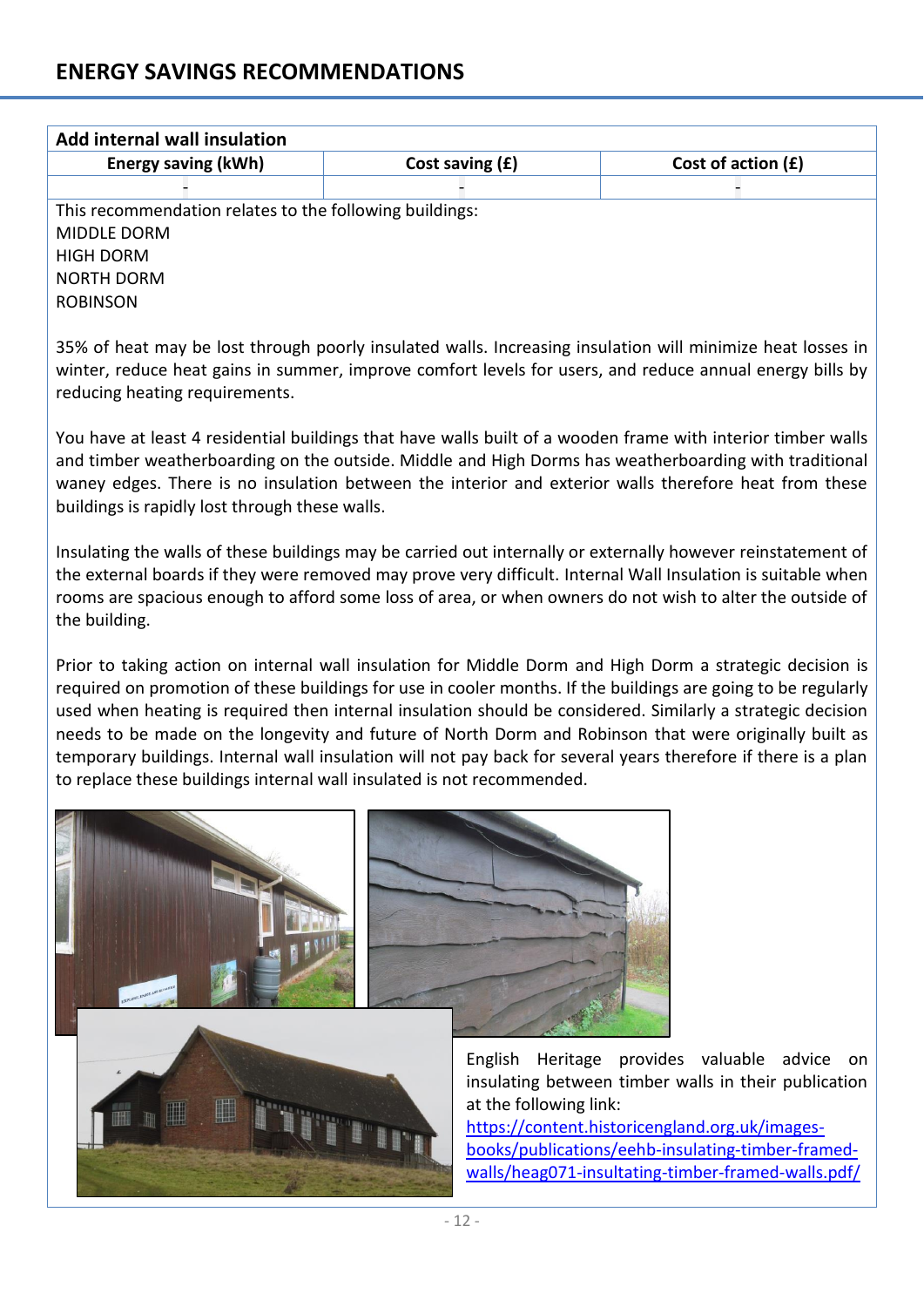

When insulating wooden buildings consider permeability of the insulation materials. Timber-framed walls have very different characteristics to modern walls and are capable of absorbing and releasing moisture freely, both internally and externally. Consult a contractor with expertise in timber framed buildings, particularly for Middle Dorm that is an older building. The most damaging decay to a timber-framed building is usually found where inappropriate materials have been used to repair/upgrade the building.

Building Regulations: The u-value that will be achieved by adding traditional stud walls would be approximately 0.30 Wm2K. (The u-value is a measurement of heat loss through a structural element of a building). Any alternative wall insulation is recommended to at least match this level. Building Regulations 2010 require that, provided the wall area to be renovated is greater than 50% of the total surface area of that wall, the performance of the whole of the thermal element is best to be improved to achieve or better a u-value of 0.3 W/m2k. (where the u-value is a measure of the insulation properties of the material). If achievement of the relevant u-value is not technically or functionally feasible or would not achieve a simple payback of 15 years or less, the element is best to be upgraded to the highest standard that is technically and functionally feasible and that can be achieved within a simple payback of no greater than 15 years.

## **Actions**

- Hold strategic discussions on the future of these buildings.
- Obtain quotes from at least three suitably qualified contractors to install internal wall insulation. Ensure that quotes include insulation which complies with building and fire regulations.

## **Cost and savings calculations**

Cost and savings depend on the number of buildings insulated. Heating costs are likely to be reduced by 20-30% from insulating the buildings.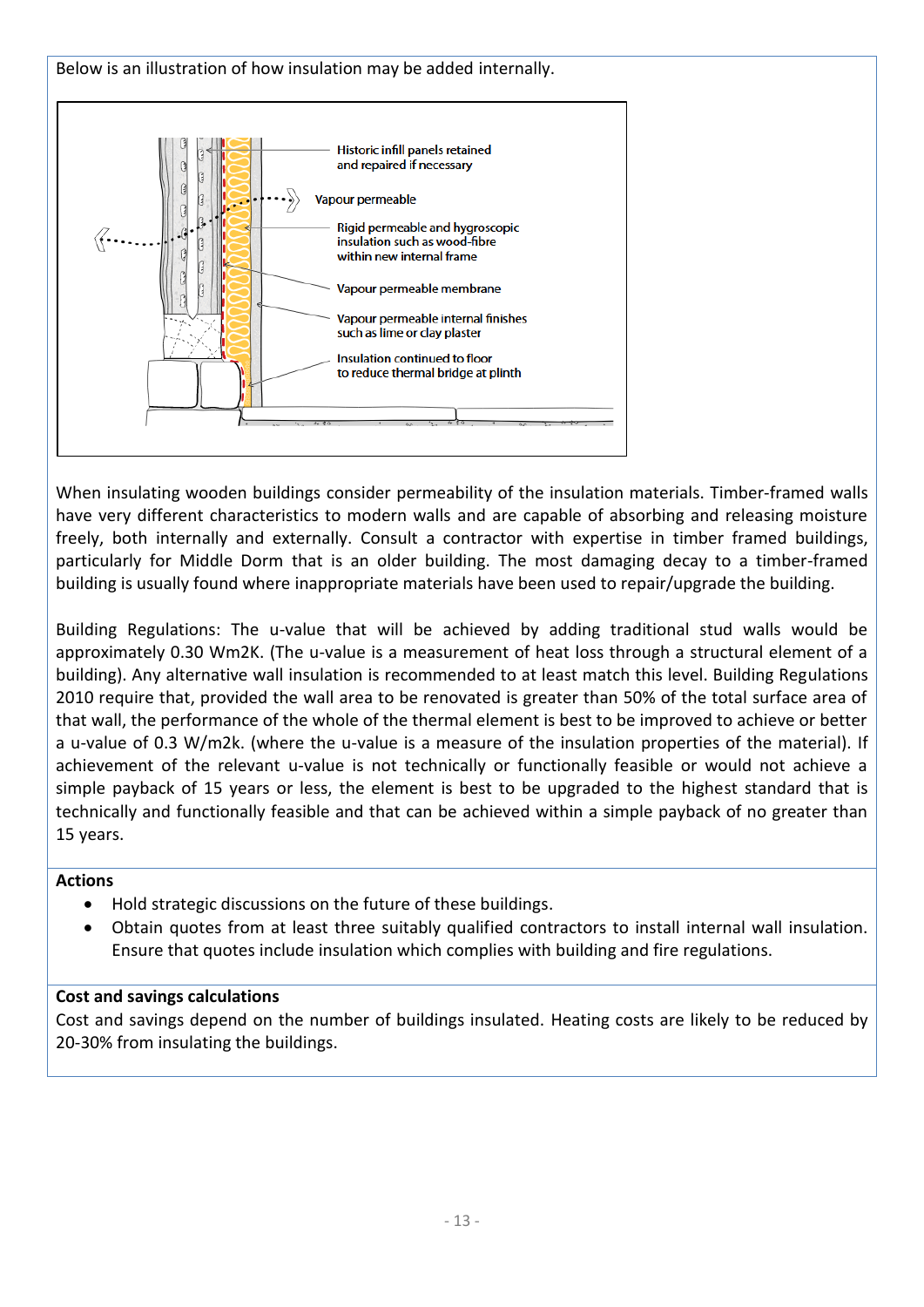| <b>Upgrade lighting to LEDs</b> |                   |                      |
|---------------------------------|-------------------|----------------------|
| <b>Energy saving (kWh)</b>      | Cost saving $(f)$ | Cost of action $(E)$ |
|                                 |                   |                      |

This recommendation relates to the following buildings: ALL BUILDINGS



Lights currently installed in the buildings are mainly T8 fluorescent strip lighting. LED lights are more energy efficient and exist for nearly every fitting. They can reduce electricity use by up to 90% compared to other lighting. Additionally LEDs last up to 35,000 hours before they need to be replaced (fluorescent lights last 15,000 hours) resulting in reduced maintenance costs.

As you have other more pressing energy efficiency priorities we recommend that, once current lighting stocks are used, LED lights are always used to replace any future failed bulbs or tubes. The exception to this is Green Dragon

where is is advisable to replace current lighting with LEDs as part of the refurbishment.

Example LEDs can be found here[: https://www.tlc-direct.co.uk](https://www.tlc-direct.co.uk/) [http://www.lightingsupermarket.com](http://www.lightingsupermarket.com/) [www.ledhut.co.uk](http://www.ledhut.co.uk/)

When selecting replacement lights there is also an opportunity to provide better lighting rather than using equivalent lights. For example, if The Barn is to be promoted for weddings and functions more elegant lighting could replace the current utilitarian lighting (see image). Consider the fixtures, light quality preferred (known as colour temperature) that ranges from warm white, cool white or daylight and the level of brightness needed (measured in lumens).

Ensure that, whichever supplier you use, they offer a minimum 5 year failure replacement guarantee and are prepared to let you test a number of LEDs to ensure the light quality is correct before making a final purchase.

#### **Actions**

- Carry out an inventory of current lighting on site noting number and type of each light.
- Once current lighting stocks are used, ensure failed bulbs or tubes are always replaced with LEDs.
- Consider replacing all lights at once as lighting suppliers will offer a discount for buying LEDs in bulk.

#### **Cost and savings calculations**

Costs and savings depend on fittings selected and rate of replacement.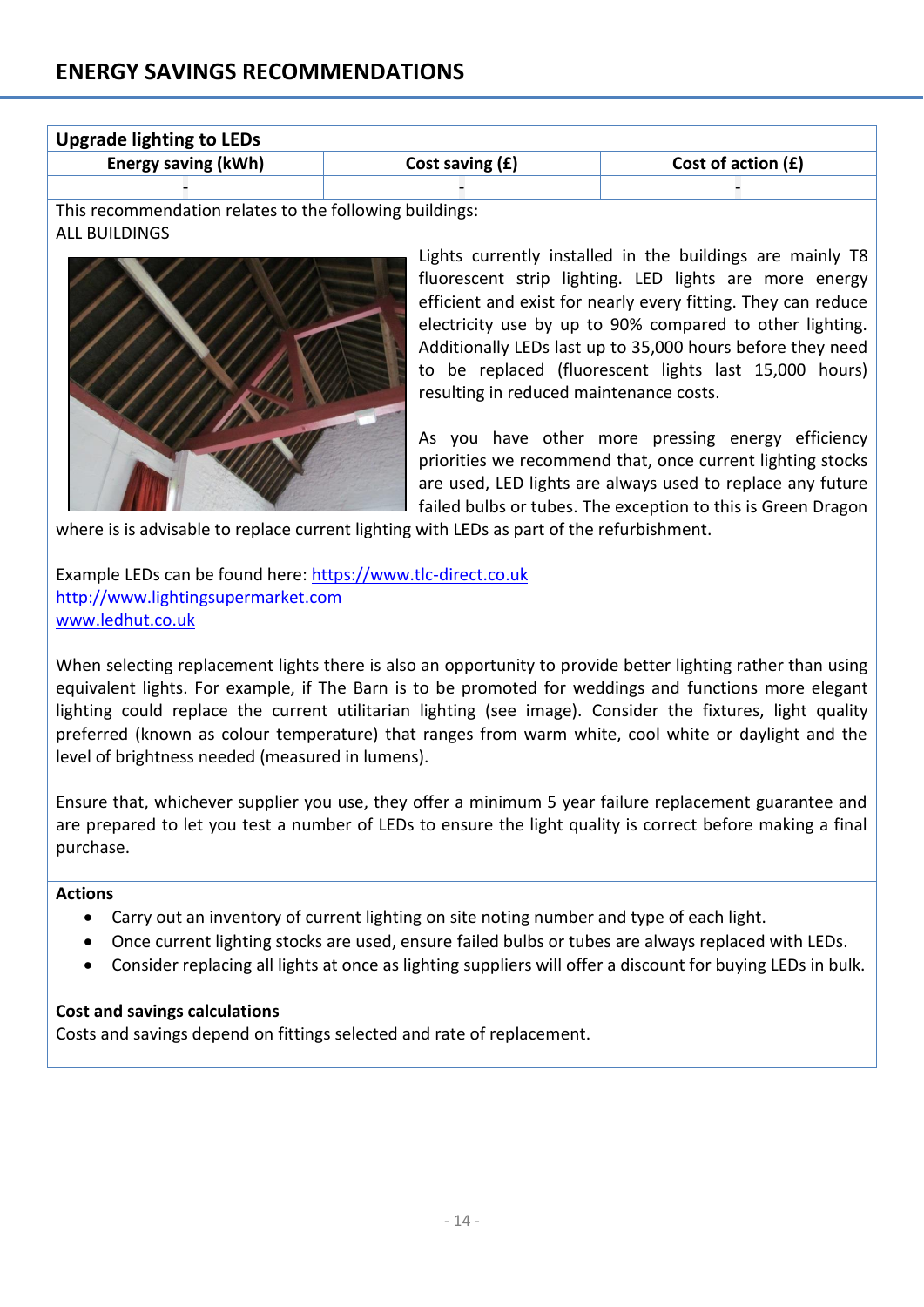| <b>Energy saving (kWh)</b><br>2,770<br>This recommendation relates to the following buildings:<br><b>ALL BUILDINGS</b><br>The lights in several buildings are often left on as users leave the room/building. Motion sensors are<br>particularly useful for switching off lights in communal areas such as shower and toilet blocks and dining<br>areas where lights are often left on.<br>Lights controlled with an absence detector uses a manual on / off switch, however, if lights are left on for a<br>period of time, the sensor automatically switches off lighting. Absence sensors therefore encourage user<br>responsibility for turning off lights whilst managing energy use if lights are left on.<br>Example sensors are here:<br>http://tinyurl.com/danlerspir | Cost saving (£)<br>316 | Cost of action (£)<br>1000 |  |  |
|--------------------------------------------------------------------------------------------------------------------------------------------------------------------------------------------------------------------------------------------------------------------------------------------------------------------------------------------------------------------------------------------------------------------------------------------------------------------------------------------------------------------------------------------------------------------------------------------------------------------------------------------------------------------------------------------------------------------------------------------------------------------------------|------------------------|----------------------------|--|--|
|                                                                                                                                                                                                                                                                                                                                                                                                                                                                                                                                                                                                                                                                                                                                                                                |                        |                            |  |  |
|                                                                                                                                                                                                                                                                                                                                                                                                                                                                                                                                                                                                                                                                                                                                                                                |                        |                            |  |  |
|                                                                                                                                                                                                                                                                                                                                                                                                                                                                                                                                                                                                                                                                                                                                                                                |                        |                            |  |  |
|                                                                                                                                                                                                                                                                                                                                                                                                                                                                                                                                                                                                                                                                                                                                                                                |                        |                            |  |  |
|                                                                                                                                                                                                                                                                                                                                                                                                                                                                                                                                                                                                                                                                                                                                                                                |                        |                            |  |  |
|                                                                                                                                                                                                                                                                                                                                                                                                                                                                                                                                                                                                                                                                                                                                                                                |                        |                            |  |  |
|                                                                                                                                                                                                                                                                                                                                                                                                                                                                                                                                                                                                                                                                                                                                                                                |                        |                            |  |  |
|                                                                                                                                                                                                                                                                                                                                                                                                                                                                                                                                                                                                                                                                                                                                                                                |                        |                            |  |  |
|                                                                                                                                                                                                                                                                                                                                                                                                                                                                                                                                                                                                                                                                                                                                                                                |                        |                            |  |  |
|                                                                                                                                                                                                                                                                                                                                                                                                                                                                                                                                                                                                                                                                                                                                                                                |                        |                            |  |  |
|                                                                                                                                                                                                                                                                                                                                                                                                                                                                                                                                                                                                                                                                                                                                                                                |                        |                            |  |  |
|                                                                                                                                                                                                                                                                                                                                                                                                                                                                                                                                                                                                                                                                                                                                                                                |                        |                            |  |  |
| https://www.yourelectrics.com/product-category/controller-timers/pir-sensors/                                                                                                                                                                                                                                                                                                                                                                                                                                                                                                                                                                                                                                                                                                  |                        |                            |  |  |
|                                                                                                                                                                                                                                                                                                                                                                                                                                                                                                                                                                                                                                                                                                                                                                                |                        |                            |  |  |
| <b>Actions</b>                                                                                                                                                                                                                                                                                                                                                                                                                                                                                                                                                                                                                                                                                                                                                                 |                        |                            |  |  |
| Contact a qualified electrician to install absence sensors starting with the most used areas where<br>$\bullet$<br>lights are left on.                                                                                                                                                                                                                                                                                                                                                                                                                                                                                                                                                                                                                                         |                        |                            |  |  |
| Discuss with your electrician the appropriate time for lights to remain on with no movement                                                                                                                                                                                                                                                                                                                                                                                                                                                                                                                                                                                                                                                                                    |                        |                            |  |  |
| detected. In offices this may be set at 15 minutes whilst in toilets it is more likely to be 5 -10                                                                                                                                                                                                                                                                                                                                                                                                                                                                                                                                                                                                                                                                             |                        |                            |  |  |
| minutes.                                                                                                                                                                                                                                                                                                                                                                                                                                                                                                                                                                                                                                                                                                                                                                       |                        |                            |  |  |
| Ensure that contractors locate sensors appropriately so that they pick up movement in all parts of                                                                                                                                                                                                                                                                                                                                                                                                                                                                                                                                                                                                                                                                             |                        |                            |  |  |
| the room. As a rough guide, for best coverage a sensor will ideally be spaced every 5m in either                                                                                                                                                                                                                                                                                                                                                                                                                                                                                                                                                                                                                                                                               |                        |                            |  |  |
| direction.                                                                                                                                                                                                                                                                                                                                                                                                                                                                                                                                                                                                                                                                                                                                                                     |                        |                            |  |  |
| <b>Savings calculations</b>                                                                                                                                                                                                                                                                                                                                                                                                                                                                                                                                                                                                                                                                                                                                                    |                        |                            |  |  |
| Cost based on adding 20 sensors costing £40 each and approximately a day of installation. Saving assumes                                                                                                                                                                                                                                                                                                                                                                                                                                                                                                                                                                                                                                                                       |                        |                            |  |  |
| lighting is 20% of current electricity use on site and would be turned off an additional 10% of the time.                                                                                                                                                                                                                                                                                                                                                                                                                                                                                                                                                                                                                                                                      |                        |                            |  |  |
|                                                                                                                                                                                                                                                                                                                                                                                                                                                                                                                                                                                                                                                                                                                                                                                |                        |                            |  |  |
|                                                                                                                                                                                                                                                                                                                                                                                                                                                                                                                                                                                                                                                                                                                                                                                |                        |                            |  |  |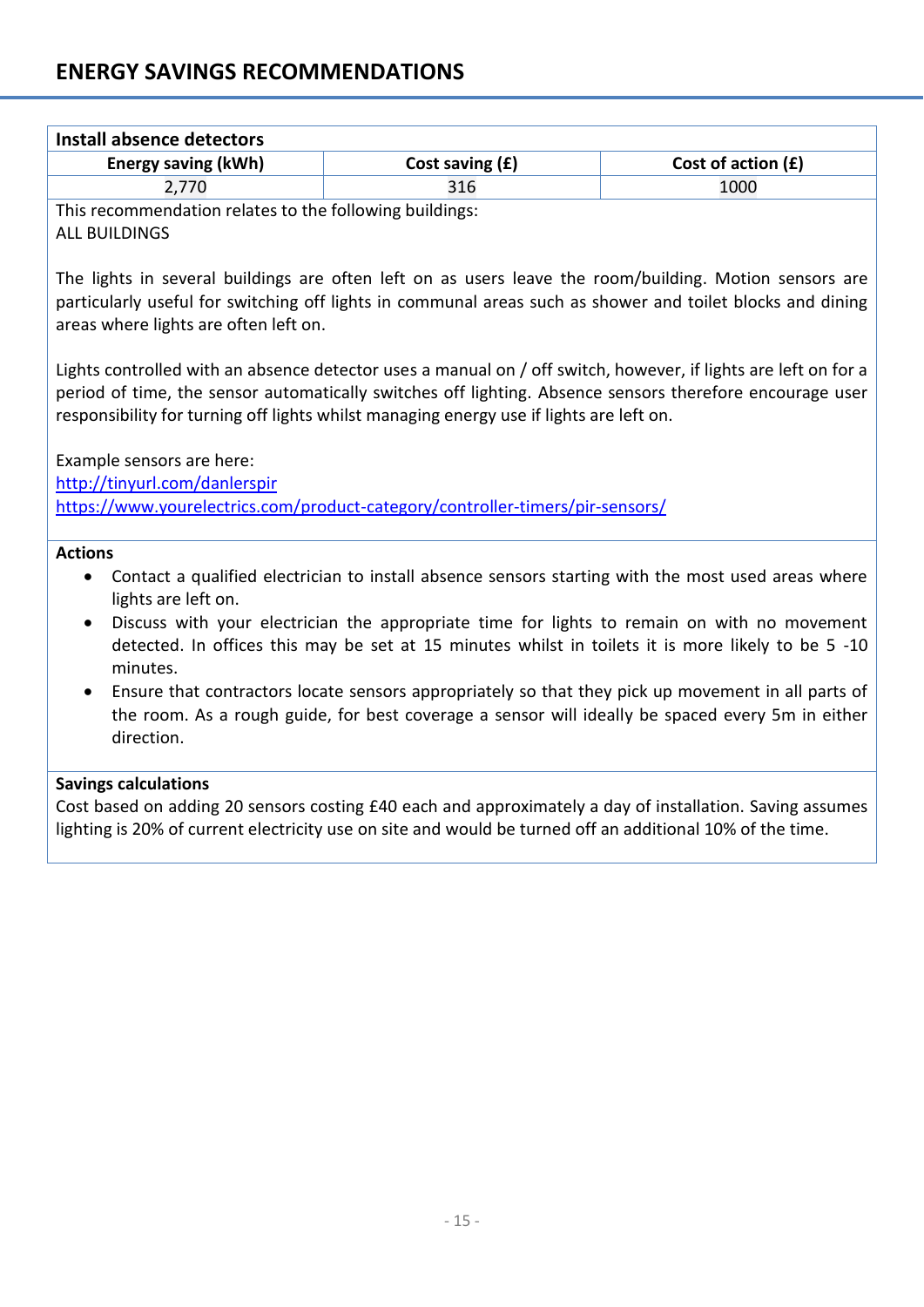| Take, submit and analyse meter readings                                                 |                   |                      |  |  |
|-----------------------------------------------------------------------------------------|-------------------|----------------------|--|--|
| <b>Energy saving (kWh)</b>                                                              | Cost saving $(f)$ | Cost of action $(f)$ |  |  |
|                                                                                         |                   |                      |  |  |
| وموزاه وموالهم والمتحاوم والمواطئ والمستور والنطار بالمنافذ والمستروح والمسترقص والمسوى |                   |                      |  |  |

Some of your gas and electricity bills are based on estimated readings.

By recording and submitting energy meter readings to your suppliers regularly and accurately, energy management, as well as monitoring bills, will be easier. This will be particularly useful to monitor the success of changes you make to your buildings to improve their energy efficiency.

As you appear to have 19 electricity meters and 4 gas meters across the site reading these meters regularly is a time consuming task that could be allocated to a volunteer. By recording and analysing energy meter readings regularly and accurately, energy management, as well as monitoring bills, will be easier.

In order to reduce the burden of reading these meters monthly we recommend that you have a discussion with your supplier on smart meters or rationalisation of these meters to a single meter reading point for billing purposes. If electricity and gas can be supplied to the site through just one meter for each utility considerable savings could be made on standing charges which are currently applied to each meter. It is worth remembering however that individual building meters should be retained for monitoring purposes as a helpful way to measure energy use per building.

#### **Actions**

- Arrange to record actual meter readings / usage on the same day once per month. Enter these into a spread-sheet and calculate usage.
- Submit meter readings to your energy suppliers prior to invoicing (the timing of this will differ based on your bills). Depending on your supplier, readings can be submitted via website, email, or by telephone.
- Use this information to form a baseline for your consumption so that the effect of energy improvement measures can be assessed.
- When you have a year of readings, review information to ensure action is taken on noticeable increases in energy use.

#### **Cost and savings calculations**

There is no cost to this action. There are some potential savings from more accurate billing and reducing the number of fiscal meters on site.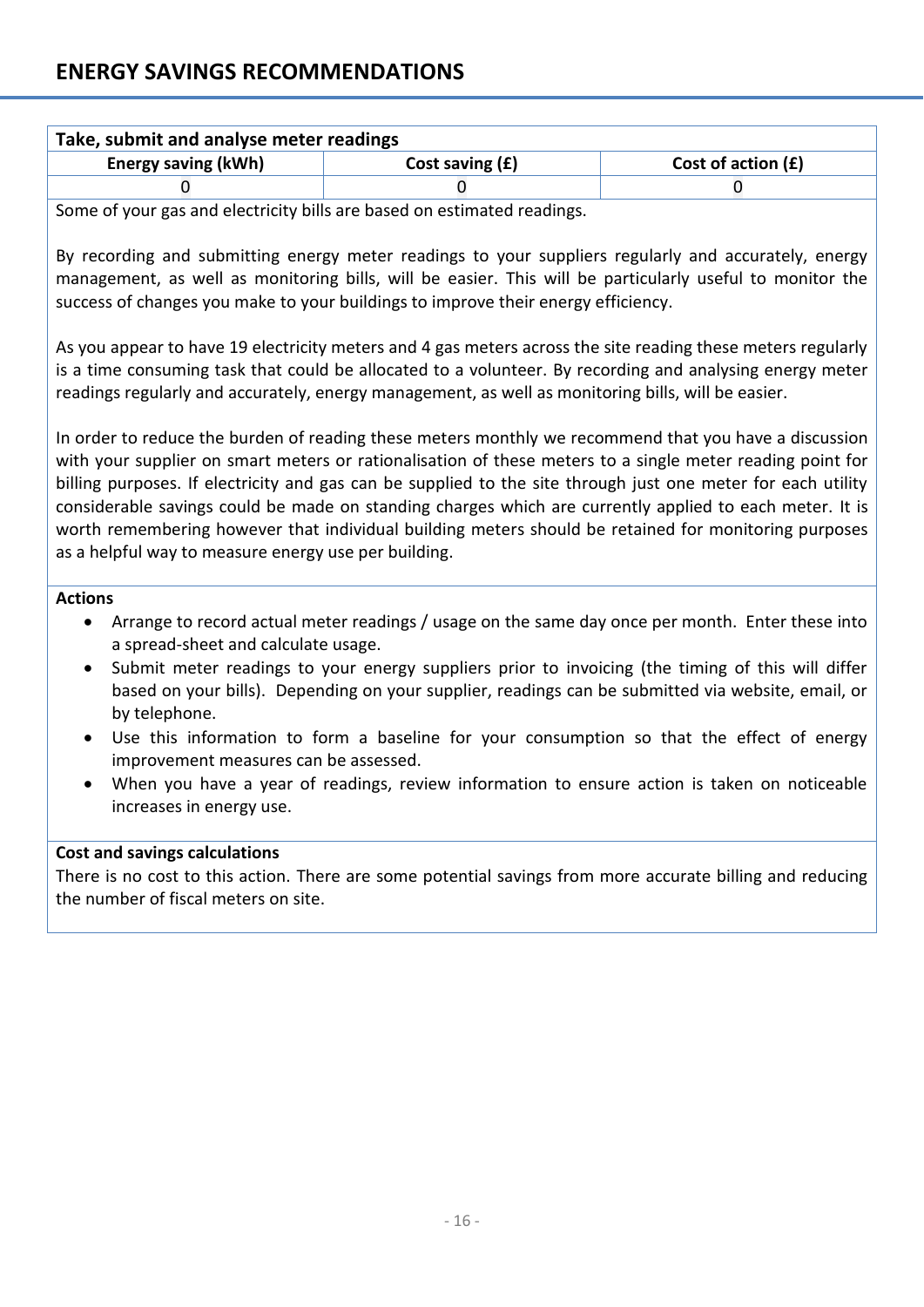| Document energy management procedures |                   |                      |  |  |
|---------------------------------------|-------------------|----------------------|--|--|
| <b>Energy saving (kWh)</b>            | Cost saving $(f)$ | Cost of action $(f)$ |  |  |
|                                       |                   |                      |  |  |

There are no written energy management procedures for your organisation. Energy management is the process of monitoring, controlling, and conserving energy in a building or organisation. Having structured, co-ordinated and documented energy management procedures maximises the benefits for energy saving and helps identify cost-effective opportunities.

The documents can also be used to capture knowledge that may be lost when employees leave or retire. Formal procedures will make employees aware of the importance of saving energy, both for the business and for their own working conditions.

A useful link is here:

https://www.carbontrust.com/media/7385/ctv045 an introduction to energy management.pdf

#### **Actions**

- Make an inventory of the energy using technology in the buildings. Record how each item is managed, including settings, maintenance and scheduled replacement.
- Establish how improvements are decided and implemented and how staff can be involved in this process, e.g. suggesting improvements to shut-down procedures or solving an over-heating problem.
- Establish a list of competent, recommended contractors who are available to help support repairs or further implementation.
- Consider whether an Energy Management Policy and Plan is required for your business (see link to Carbon Trust publication).

## **Cost and savings calculations**

There is no cost to this action. This action will ultimately save staff time and energy costs through efficient operations.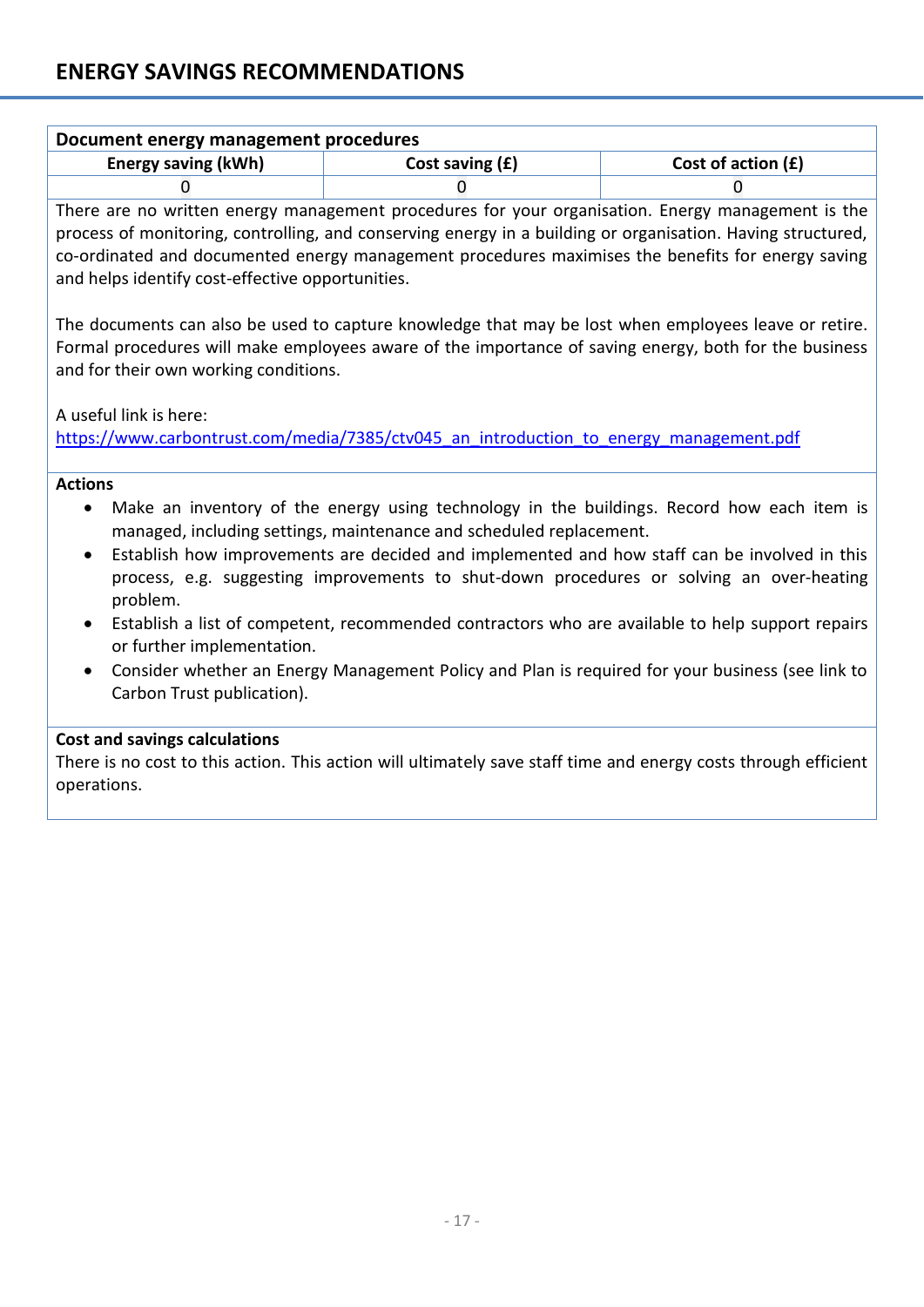| <b>Consider adding solar PV panels</b> |                   |                      |  |  |
|----------------------------------------|-------------------|----------------------|--|--|
| <b>Energy saving (kWh)</b>             | Cost saving $(f)$ | Cost of action $(f)$ |  |  |
|                                        |                   |                      |  |  |

There are a number of south and west facing roofs on site that could potentially be used to site solar PV panels to provide electricity for your organisation.

By using the sun's energy to provide electricity you will reduce the amount of power you draw from the grid and therefore save money on your energy bills. Additionally, although at lower levels than in previous years, there is still a Government subsidy for solar PV that pays both for every kW of power generated and for the electricity exported back to the grid when it cannot be used on site. Solar power benefits the environment as it reduces the country's dependence on fossil fuels and, once fitted, the panels emit no pollution.

Useful information is at these links: <http://lowcarbonhub.org/> - Low Carbon Hub. <http://www.r-eco.coop/> - Oxfordshire solar installer and worker cooperative.

There may be an opportunity for the Low Carbon Hub to install solar panels on your roofs at no charge. In this case part of the savings in electricity, along with the Government subsidy, is used to re-pay investors and invest in the local community.

Solar panels will need to be installed by a specialist company who will both price up a system and assess the practicality of PV panels on your roofs e.g. will your roof bear the weight? Will summer tree cover block out the sun on the panels? Do you use enough electricity in your building to make installation economically viable?

**Actions**

- Consider a solar PV project and discuss the financial options of ownership or partnership.
- Approach qualified and experienced suppliers to carry out a detailed feasibility study of available roof space.
- If the project is funded by partners, agree on benefits to your organisation, such as discounted electricity.

## **Savings calculations**

Costs and savings can be calculated by suppliers carrying out a feasibility study. Typically over 20 years solar PV panels payback in 10 to 12 years through reduced electricity costs and subsidies for export of surplus energy.